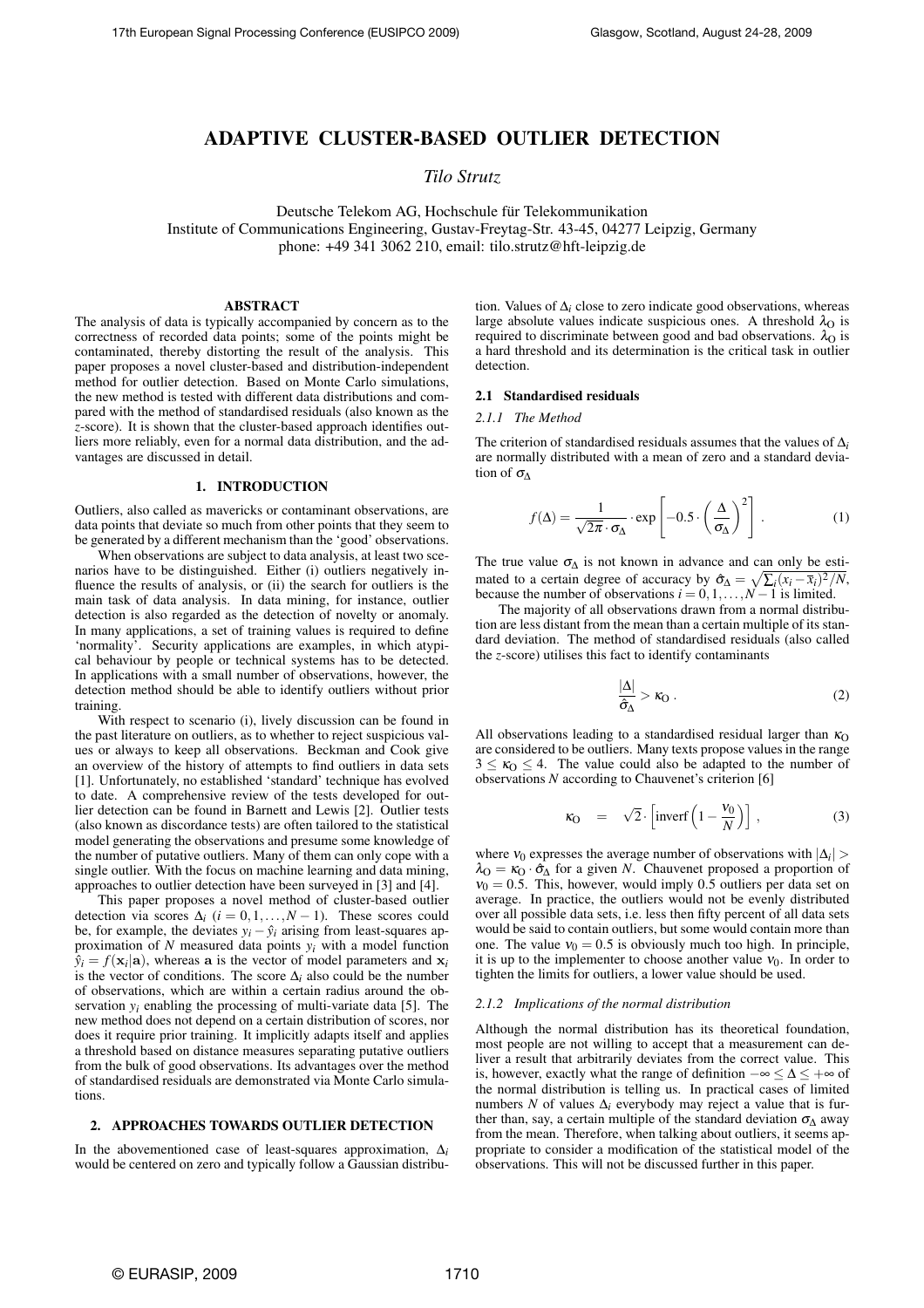Table 1: Threshold  $\kappa_1$  depending on the number of observations.

|  |  |  |  |  |  |  |  |  |  |  |  |  |  |  | 1 8 11 16 23 32 45 64 91 128 181 256 362 512 724 1024 1448 2048 2896                                                                                                   |
|--|--|--|--|--|--|--|--|--|--|--|--|--|--|--|------------------------------------------------------------------------------------------------------------------------------------------------------------------------|
|  |  |  |  |  |  |  |  |  |  |  |  |  |  |  | $\begin{array}{ccccccccc} \kappa_1 & 7.3 & 7.7 & 10.1 & 11.8 & 14.1 & 16.7 & 20.3 & 25.2 & 31.5 & 39.6 & 51.3 & 66.6 & 86.4 & 112 & 150 & 198 & 261 & 351 \end{array}$ |

Choosing the cut-off value  $\lambda_{\text{O}}$  based on the estimated standard deviation  $\hat{\sigma}_{\Lambda}$  raises another problem. Typically, it is expected that the outlier criterion will separate the cluster of 'good' observations from contaminants. There should be a certain distance between the outer border of the cluster and the outliers. The standardised residual criterion, however, does not offer a separation of this kind by definition.

The next subsection proposes a new approach to outlier detection based on cluster analysis that is independent of the estimated standard deviation and takes into account that outliers should be remote from the bulk of 'good' observations.

### **2.2 Cluster criterion**

Outlier detection based on the standardised residuals discussed above is dependent on the normal distribution of scores and the estimate of the standard deviation  $\hat{\sigma}_{\Delta}$ , which is rather uncertain where there are small numbers of observations. The basic idea behind the new method is to find a pattern, or strictly speaking a gap, in the distribution of scores that might point to the existence of outliers.

It is presumed that all non-outliers form a one-dimensional cluster in the sense that their corresponding scores are relatively close to each other, while the scores of contaminant observations are more or less remote from this cluster.

The new approach requires no special distribution of scores. The distribution merely has to be one-sided. If the initial distribution of scores is Gaussian and centred on zero, for example, this requirement can be simply achieved by mapping all negative values into the range of positive values. Putative contaminants are identified by comparing the distances between the scores  $\Delta_i$ .<sup>1</sup>

The decision regarding the existence of more than one single cluster of scores is made using the following algorithm. First, the scores have to be sorted in ascending order and numbered by *n*

$$
\Delta_{\rm s}[0] \leq \ldots \leq \Delta_{\rm s}[n] \leq \Delta_{\rm s}[n+1] \leq \ldots \Delta_{\rm s}[N-1]
$$

and the differences between them are calculated

$$
d[n+1] = \Delta_{\rm s}[n+1] - \Delta_{\rm s}[n] \ .
$$

It is expected that the score of an outlier will show a significantly higher difference (distance) from its nearest neighbour downwards, i.e. the score will be more distant from the others than scores of measurements drawn from the correct distribution.

What qualifies a distance  $d<sub>b</sub>$  as a border (a gap) between a onedimensional cluster of good observations and possible outliers?

- 1. It must be distinctly larger than a typical distance:
- $d_b \geq \kappa_1 \cdot d_{\text{glob}}$  (global criterion).
- 2. It should be substantially larger than its predecessors:
- $d_b \geq \kappa_2 \cdot d_{\text{loc}}$  (local criterion).

We define the typical distance for a certain score as the weighted average of distances belonging to scores which are smaller than the score corresponding to the distance  $d[n]$  under investigation

$$
d_{\text{glob}}[n] = \frac{1}{C_{1,n}} \cdot \sum_{j=1}^{n-1} d[n-j] \cdot w_j \quad \text{with} \quad C_{1,n} = \sum_{j=1}^{n-1} w_j \,. \tag{4}
$$

This avoids the influence of other potential outliers. The weighting becomes smaller with increasing *j*

$$
w_j = \exp\left[-\frac{1}{2} \cdot \left(\frac{j}{2 \cdot N}\right)^2\right].
$$
 (5)

Table 2: Example of intermediate values of cluster-based outlier detection, see text for details.

| n        | $\Delta_{\rm s}$  n | d[n] | $d_{\text{glob}}[n]$ | d[n]<br>$d_{\text{glob}}[n]$ | $d_{\text{loc}}[n]$ | d[n]<br>$\overline{d_{\text{loc}}[n]}$ |
|----------|---------------------|------|----------------------|------------------------------|---------------------|----------------------------------------|
| $\theta$ | 1.70                | 0.00 | 0.000                | 0.000                        | 0.000               | 0.000                                  |
| 1        | 2.00                | 0.30 | 0.000                | 0.000                        | 0.000               | 0.000                                  |
| 2        | 2.50                | 0.50 | 0.300                | 1.667                        | 0.300               | 1.667                                  |
| 3        | 3.10                | 0.60 | 0.402                | 1.492                        | 0.464               | 1.294                                  |
| 4        | 3.20                | 0.10 | 0.472                | 0.212                        | 0.578               | 0.173                                  |
| 5        | 3.70                | 0.50 | 0.373                | 1.341                        | 0.196               | 2.553                                  |
| 6        | 4.60                | 0.90 | 0.400                | 2.249                        | 0.430               | 2.095                                  |
| 7        | 5.10                | 0.50 | 0.500                | 1.000                        | 0.816               | 0.613                                  |
| 8        | 10.50               | 5.40 | 0.505                | 10.692                       | 0.572               | 9.446                                  |
| 9        | 10.70               | 0.20 | 1.335                | 0.150                        | 4.451               | 0.045                                  |
| 10       | 18.30               | 7.60 | 1.213                | 6.263                        | 1.139               | 6.673                                  |
| 11       | 18.40               | 0.10 | 2.231                | 0.045                        | 6.235               | 0.016                                  |
|          |                     |      |                      | 8.18<br>$\kappa_1$ :         |                     | $\kappa_2$ : 2.00                      |

The local criterion utilises the same averaging process, but with weights falling off more rapidly in order to express closeness

$$
d_{\text{loc}}[n] = \frac{1}{C_{2,n}} \cdot \sum_{j=1}^{n-1} d[n-j] \cdot \exp\left[-\frac{1}{2} \cdot \left(\frac{j}{12 \cdot N}\right)^2\right].
$$
 (6)

The denominators 2*N* and 12*N* have been determined empirically. Please note that both,  $d_{\text{glob}}[n]$  and  $d_{\text{loc}}[n]$  are different for each

distance  $d[n]$  reflecting the adaptive character of the approach.

In summary, the presence of one or more outliers is indicated if there is a score  $\Delta_s[n]$  showing a distance  $d[n]$  from the next score down  $\Delta_s[n-1]$ , which has the two properties

$$
d[n] \ge \kappa_1 \cdot d_{\text{glob}}[n] \quad \text{and} \quad d[n] \ge \kappa_2 \cdot d_{\text{loc}}[n] \,. \tag{7}
$$

The value of the corresponding score  $\Delta_{s}[n]$  is taken as the cut-off value  $λ$ .

Experiments with different kinds of data sets have shown that  $\kappa_2$  can be set to a fixed value of 2, while  $\kappa_1$  should be dependent on the number of observations *N*. Suitable values for  $\kappa_1$  have been derived from computer simulations, **Tab. 1**. If *N* is a number between these points, the corresponding  $\kappa_1$  should be interpolated.

Using the approach described, even multiple outliers can be eliminated at once, because the score  $\Delta_b$  corresponding to the distance  $d_b$  fulfilling Eqs. (7) only marks the border between the two clusters of good observations and contaminants. It is evident that all observations having higher absolute scores also belong to the cluster of outliers.

The entire procedure of outlier detection based on distances is explained in following example.

#### **Example:**

**Tab. 2** shows the sorted scores  $\{\Delta_i\}$  (first column) and also the distances  $d[n]$ , averaged distances  $d_{\text{glob}}[n]$  and  $d_{\text{loc}}[n]$ , as well as the relations  $q[n] = d[n]/d_{\text{glob}}[n]$  and  $r[n] = d[n]/d_{\text{loc}}[n]$ .

The distances range from 0.10 to 7.60. Only one of them, *d*[8], fulfils the global criterion  $d[n]/d_{\text{glob}}[n] \ge \kappa_1$ . Since the local criterion  $d[8]/d_{\text{loc}}[8] \geq \kappa_2$  is also satisfied, the detection is successful.

Please note that the relation  $q[10] = 6.263$  is below the threshold  $\kappa_1$ , although the corresponding distance  $d[10] = 7.6$  is higher than  $d[8]$ . This is caused by the effect of accommodation.

<sup>&</sup>lt;sup>1</sup>For simplicity, the same symbol  $\Delta$  is also used for the mapped values.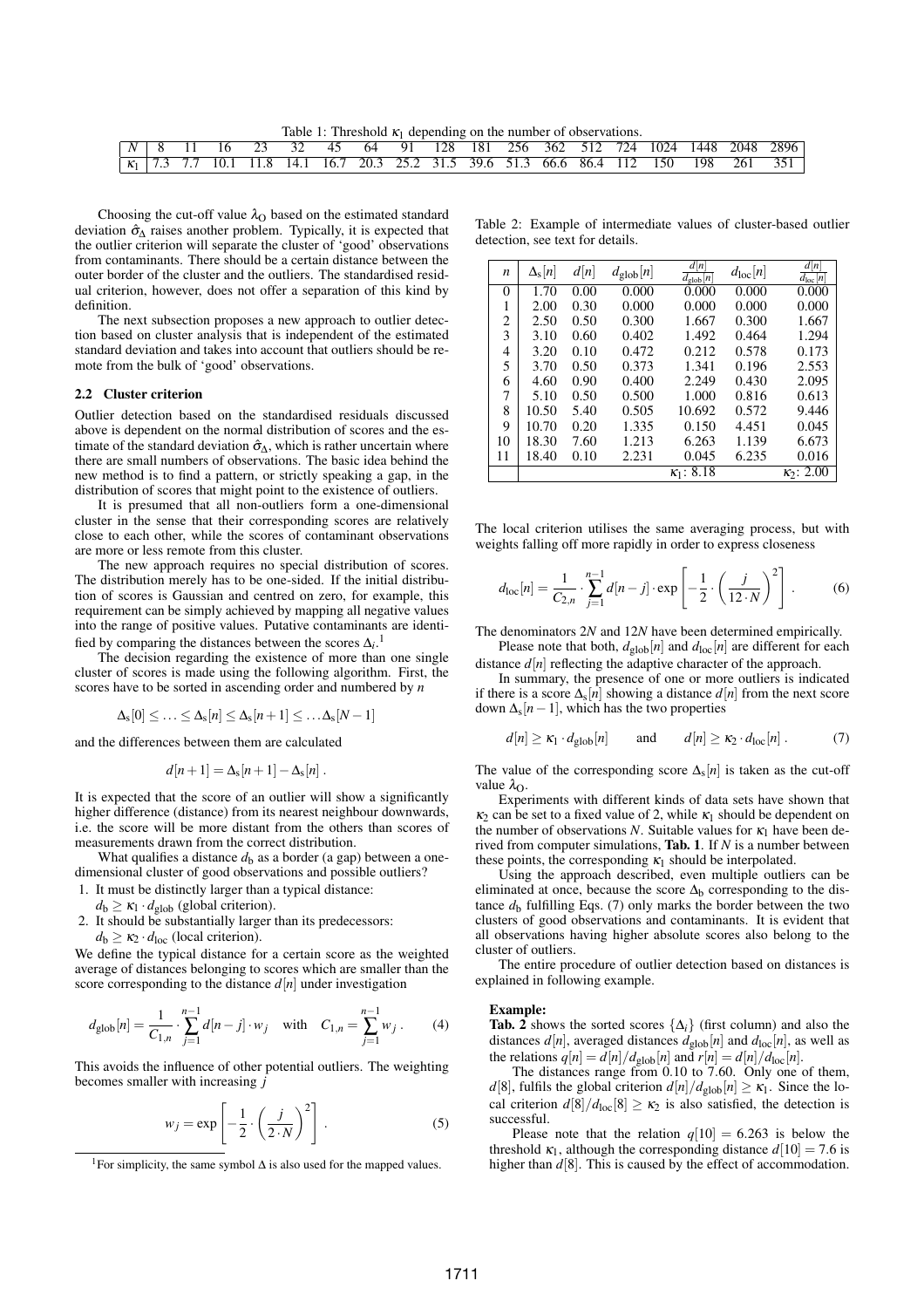

Figure 1: Normally distributed observations: percentage of data sets with at least one observation classified as outlier.

As one large distance has already been seen for predecessors, the new occurrence of a similar distance is no longer an indication of contaminant observations, but only of a sparse distribution. This is an important feature of the proposed method.

In order to exclude all observations not belonging to the cluster of good points, the value of the score corresponding to the critical distance  $d[8]$  is taken as threshold  $\lambda_{\text{O}}$ , i.e. all observations with scores  $\Delta_i \geq \lambda_O = \Delta_s[8] = 10.5$  are marked as outliers.  $\Box$ 

# **3. ANALYSIS AND COMPARISON**

#### **3.1 Normally distributed data**

It has been investigated whether the removal of observations according to the  $\pm \kappa_0 \cdot \hat{\sigma}_\Lambda$  rule of the standardised residuals method (Eq.2) is in fact critical, and whether the proposed cluster-based approach leads to more reliable results. For different numbers *N* of data points,  $10^5$  sets of observations  $y_i$ , drawn from a normal distribution ( $\sigma_{y} = 1$ ;  $\bar{y} = 0$ ), have been generated individually. The function to be used to parameterise the data is simply the identity  $\Delta_i = |y_i|.$ 

## *3.1.1 Data sets without outliers*

The method of standardised residuals has been tested in three modes: with a constant value of  $\kappa_0 = 3.5$  and with two different adaptive values according to Eq.(3), respectively. The cluster-based outlier detection (ClubOD) has been applied as described in subsection 2.2.

The average percentage of data sets having at least one data point declared as being an outlier has been recorded (**Fig. 1**). When using a constant value of  $\kappa_0$ , the chance of classifying data points as outlier naturally increases with increasing *N*, since the tails of the Gaussian bell become more and more filled. The curve corresponding to  $v_0 = 0.5$  does not seem to converge to the value of 50%. The reason for this lies in counting only the number of sets with outliers without considering the number of outliers per set. If one counts sets with two outliers twice, sets with three outliers three times, and so on, the result will in fact converge towards 50%. According to the chosen thresholds  $\kappa_1$  for the cluster-based method (ClubOD), each set shows on average 0.15 outliers leading to about  $10\% - 12\%$  sets containing potential outliers.

The results of Figure 1 reveal one major problem. Even though all values have been drawn from the same distribution, some of them have been classified as outliers by definition. The question is, does the removal of these falsely classified observations harm the data analysis, i.e. the estimation of the true value of *y*? In order to answer, the simulation mentioned above has also compared the mean value  $\hat{y}$  of the entire set with the mean value  $\hat{y}'$  of the reduced set, i.e. the set after removal of putative outliers. Theoretically,  $\hat{y}$  should be equal to zero, due to the parameters of the normal distribution used. It has been found that the removal improves the estimate of the mean value of *y* in less than fifty percent of all sets containing one or more observations classified as being contaminant (**Fig. 2**). There are no significant differences between all three cases, despite



Figure 2: Normally distributed observations: percentage of data sets with better estimates of *y* after the removal of observations classified as outliers.



Figure 3: Normally distributed data: percentage of data sets with at least one observation classified as an outlier after insertion of one, two or three contaminants; a)  $\kappa_0 = 3.5$ , b) Chauvenet's criterion  $v_0 = 0.15$ , c) cluster criterion.

the different values of  $\kappa_0$  or the different methods.

It follows that the removal of putative outliers actually yields poorer results if sets of normally distributed data are free of contaminants, whereby ClubOD shows for  $N < 30$  less degradation than the method of standardised residuals.

However, as the removal does not always negatively influence the estimate of  $\hat{v}$ , there is a chance that this relation will change in favour of removal where the presence of outliers can be expected.

### *3.1.2 Data sets containing outliers*

In order to investigate the effects of real outliers, the simulations have been run again with one, two or three of the original observations substituted by some values drawn from a normal distribution with other parameters ( $\sigma_{\rm v} = 1$ ,  $\bar{y} = 4.0$ ). **Fig. 3** shows the results in comparison to the outlier-free case. Naturally, the percentage of data sets with putative contaminants has increased. It is not 100%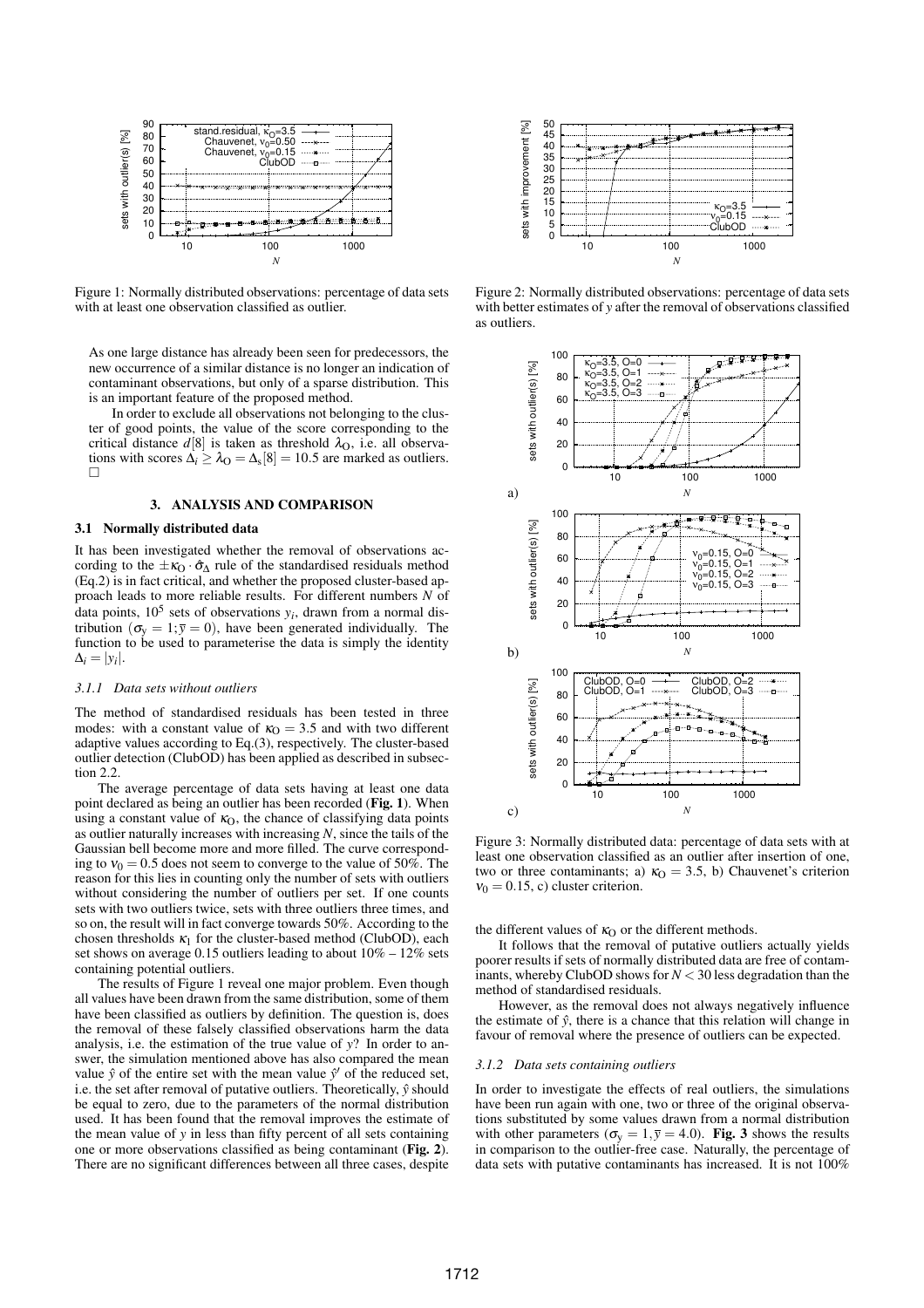

Figure 4: Normally distributed data: percentage of data sets with better estimates of *y* after the removal of observations classified as outliers. Data sets with insertion of one, two or three contaminants; a)  $\kappa_0 = 3.5$ , b) Chauvenet's criterion  $v_0 = 0.15$ , c) cluster criterion.

because the inserted outliers may have values similar to the other observations, and are not detected in these cases. Furthermore, the chance of detecting outliers with the method of standardised residuals decreases for small *N* with an increasing number of inserted contaminants, because the estimate of  $\sigma_A$  is strongly influenced by the outliers and it becomes less likely that the remaining 'good' observations will form a distinct unit.

The proposed cluster-based approach proves advantageous when detecting outliers in small data sets, because it is not dependent on the estimation of  $\sigma_{\Delta}$ . In larger data sets, observations are more frequently located in the tails of the Gaussian distribution, closing the gap between the bulk of good observations and outliers. Consequently, fewer outliers are detected on average. This behaviour is also beneficial, as we have to ask ourselves whether the outliers included deliberately can still be regarded as contaminant if similar values are also common for true data points.

**Fig. 4** clearly shows that, as soon as outliers are present, the removal of outliers is statistically advantageous, especially for small data sets. It should also be noted that the amount of improvement of the estimated value  $\hat{v}$  is on average higher than its degradation (**Fig. 5**). The changes are given as absolute values. With increasing *N*, the influence of outliers on the estimation of *y* decreases, and so do the changes.

# **3.2 Non-Gaussian distribution**

Albeit originally developed for normally distributed scores, the new method also works well for other distributions. As a matter of course, the method of standardised residuals will fail in these cases. The distribution of scores is dependent on the function converting the observations  $y_i$  into scores  $\Delta_i$ . Two examples are discussed here.



Figure 5: Normally distributed data: quantitative change of estimated  $\hat{y}$  after the removal of observations classified as outliers. Data sets with insertion of one, two or three contaminants; a)  $\kappa_0 = 3.5$ , b) Chauvenet's criterion  $v_0 = 0.15$ , c) cluster criterion.



Figure 6: Laplace distribution: percentage of data sets with at least one observation classified as an outlier.

# *3.2.1 Laplace distribution*

The Laplace distribution is a two-sided exponential distribution

$$
f(\Delta) = \frac{1}{2 \cdot b} \cdot \exp\left(-\frac{|\Delta - \mu|}{b}\right) ,
$$

which was investigated with  $\mu = 0$  and  $b = 1$ . It turns out that the standard deviation  $\sigma_{\Lambda}$  is not suitable anymore as basis for discrimination of good observations and outliers. In fact, it causes the  $\kappa_{\Omega} \cdot \hat{\sigma}_{\Lambda}$  criterion to reject far too many observations with increasing *N*. The cluster-based criterion, however, only shows a somewhat increased tendency to declare observations as contaminant (**Fig. 6**, in comparison with Fig.3, O=0). On average, about 1.5 samples from the end of the tail are declared as contaminant. So it is resistant to long tails in the distribution of scores.

Most interestingly, the removal of putative outliers improves the estimated value on average. The proposed cluster-based method has